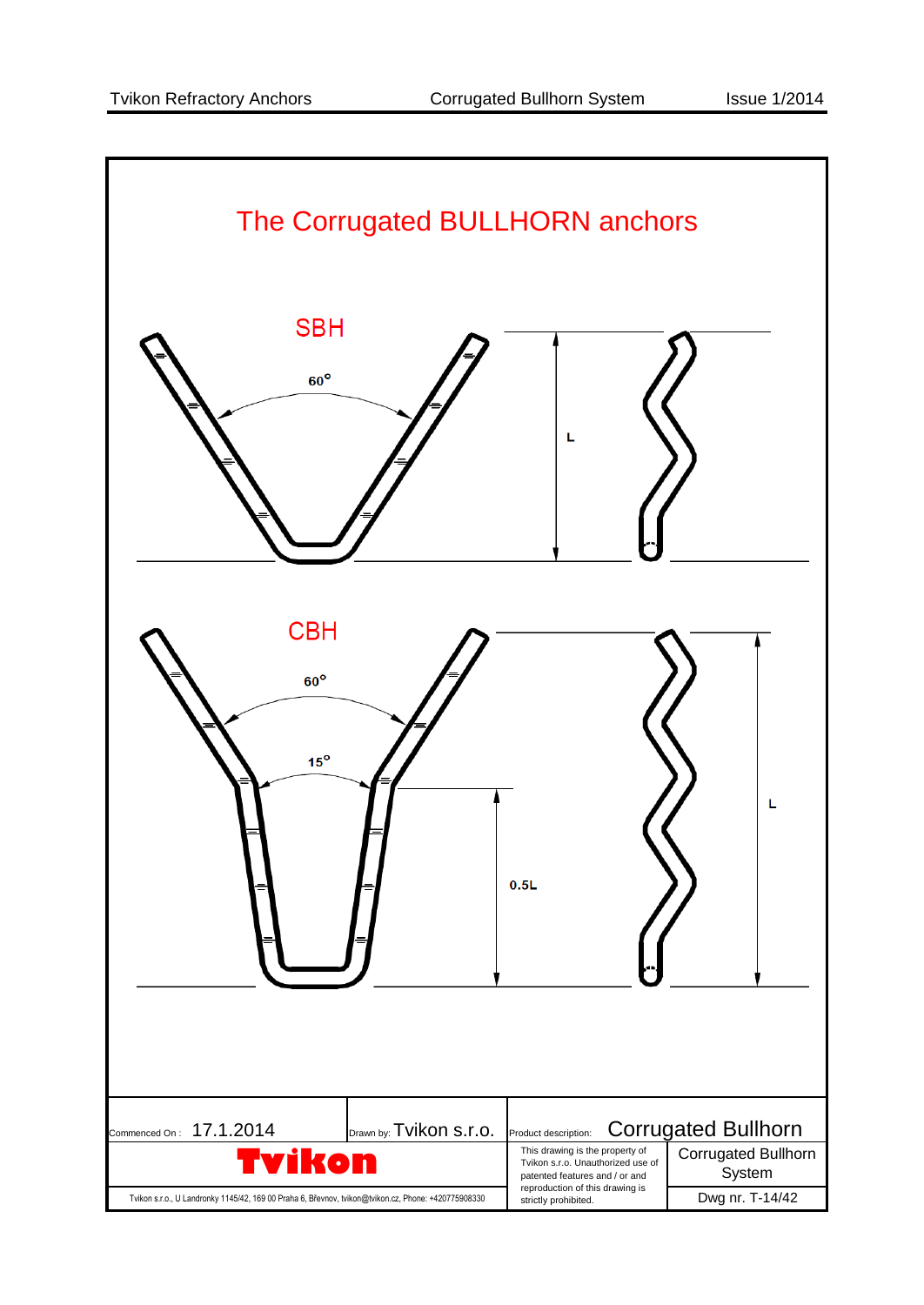## The Corrugated BULLHORN anchors

Anchoring in the CBH and SBH Series are similar to those in the HB Series, but have been developed for thinner, heavy refractory concrete linings. These are securely anchored with the CBH and SBH Series due to pronounced corrugation. The retention forces are excellently transferred to the refractory concrete by the distinctive wave design with a standard angle of spread of 60°.

The anchors in the CBH and SBH Series are manufactured in the diameters 6 mm, 8 mm, 10 mm and 12 mm. The anchors with larger diameters, have been developed for installing with manual welding. For this purpose the anchor has a bar on the base which permits secure mounting.

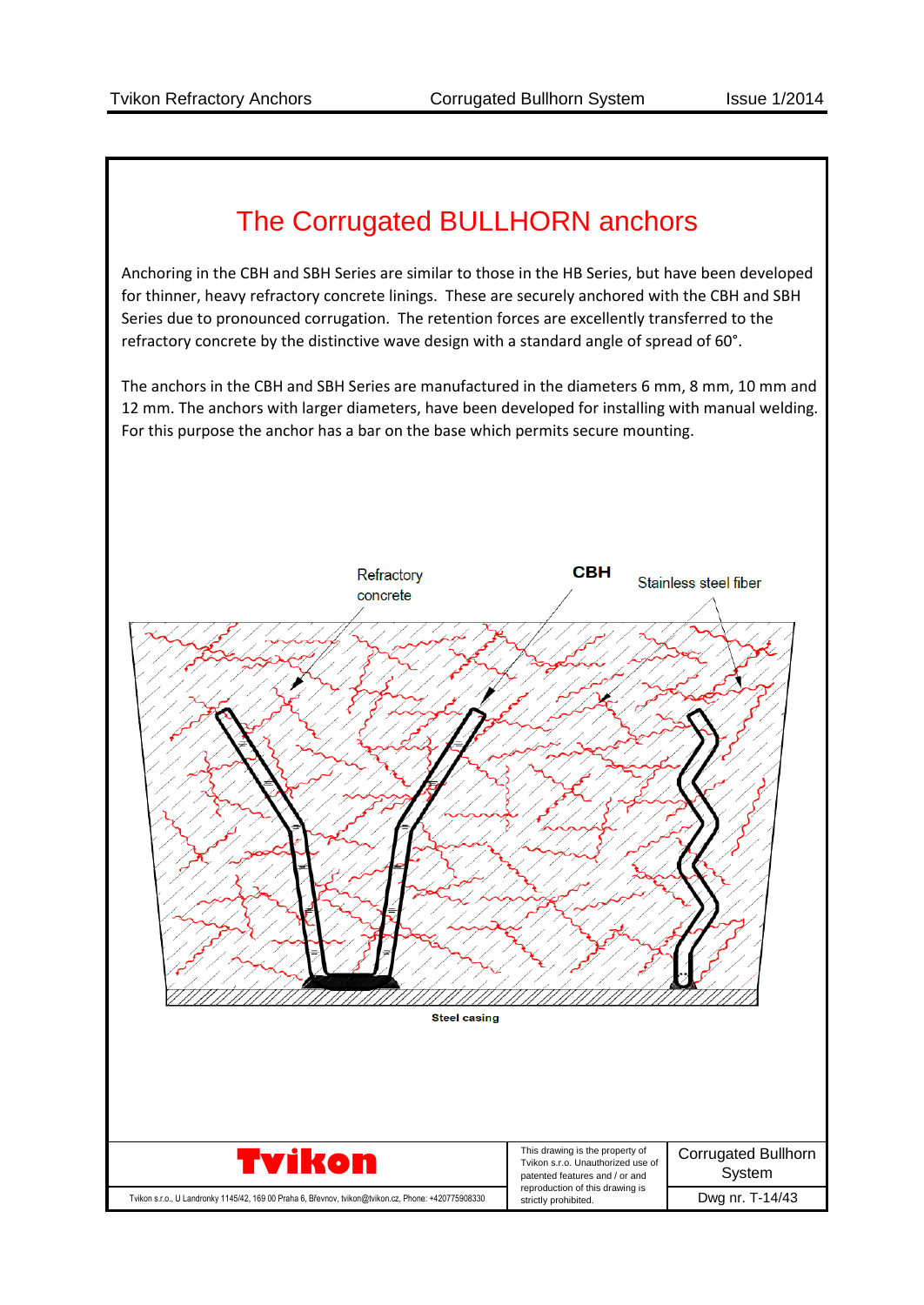